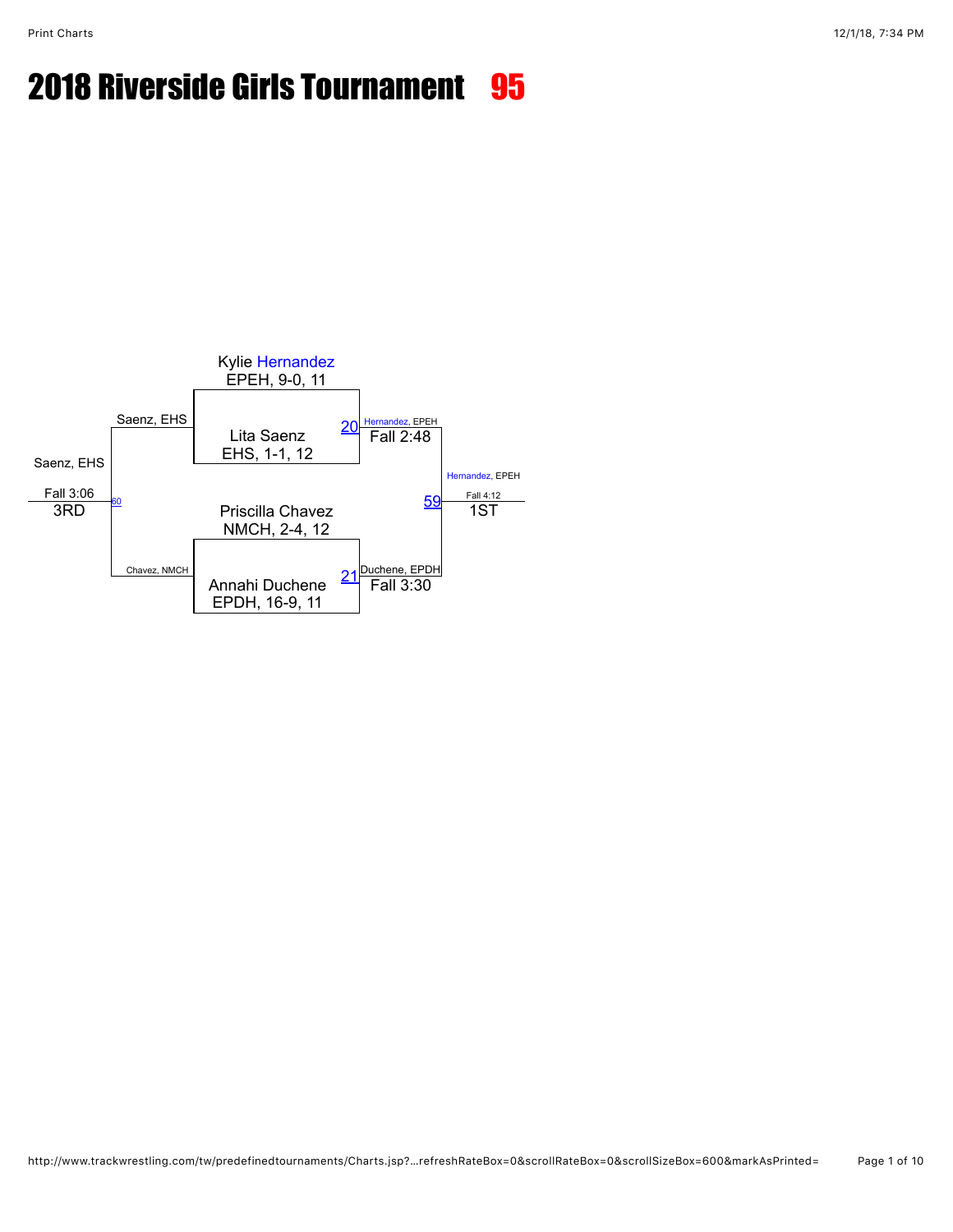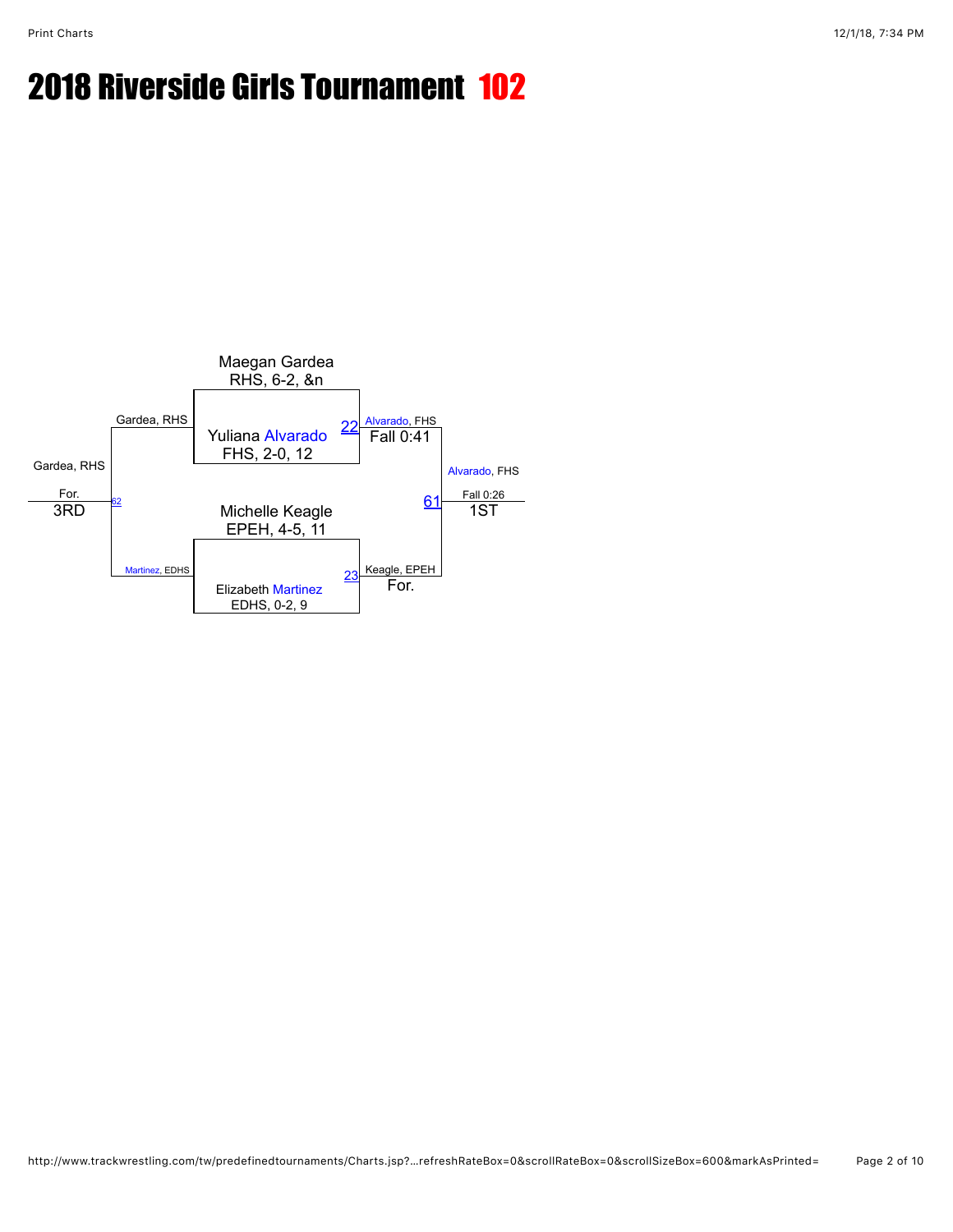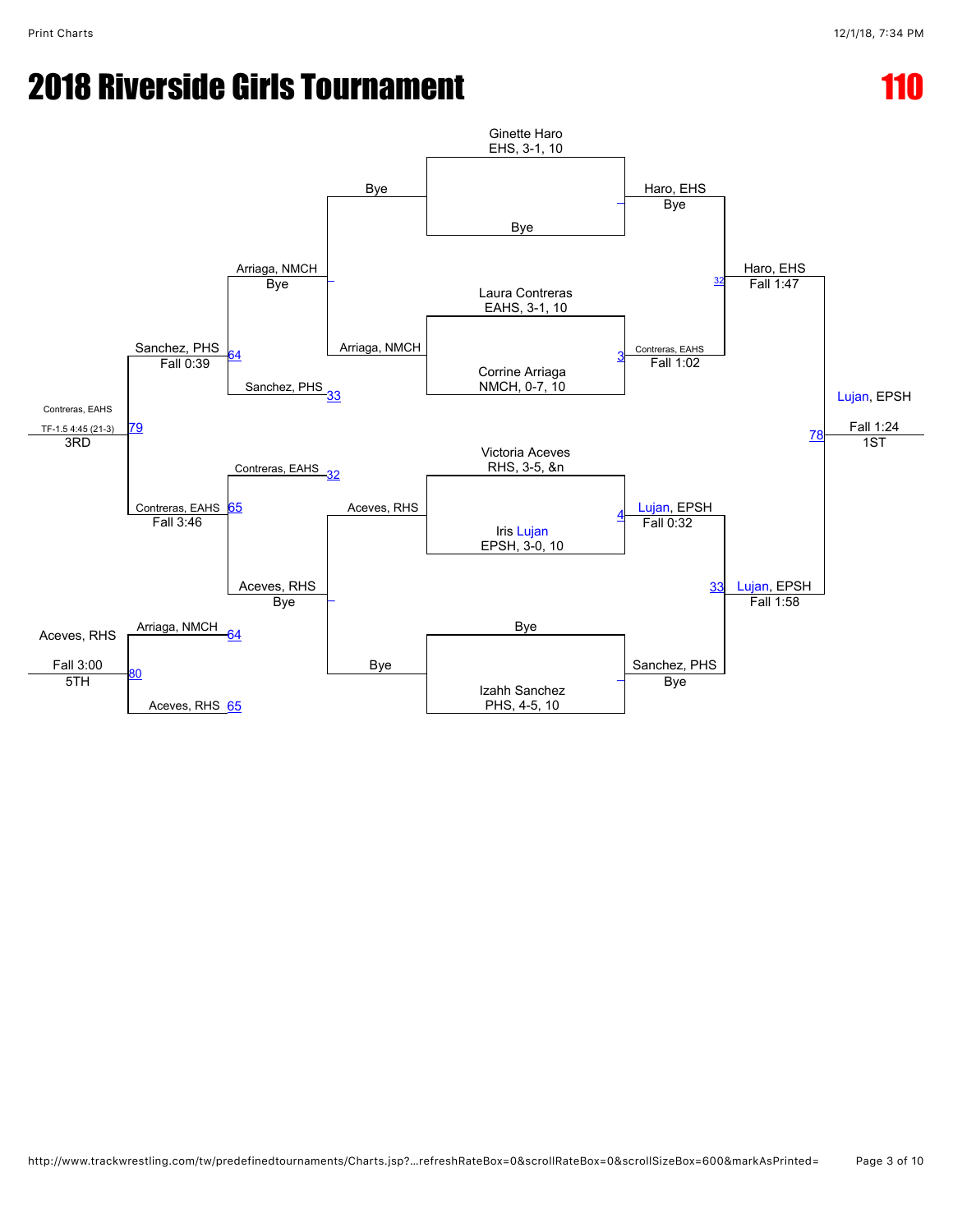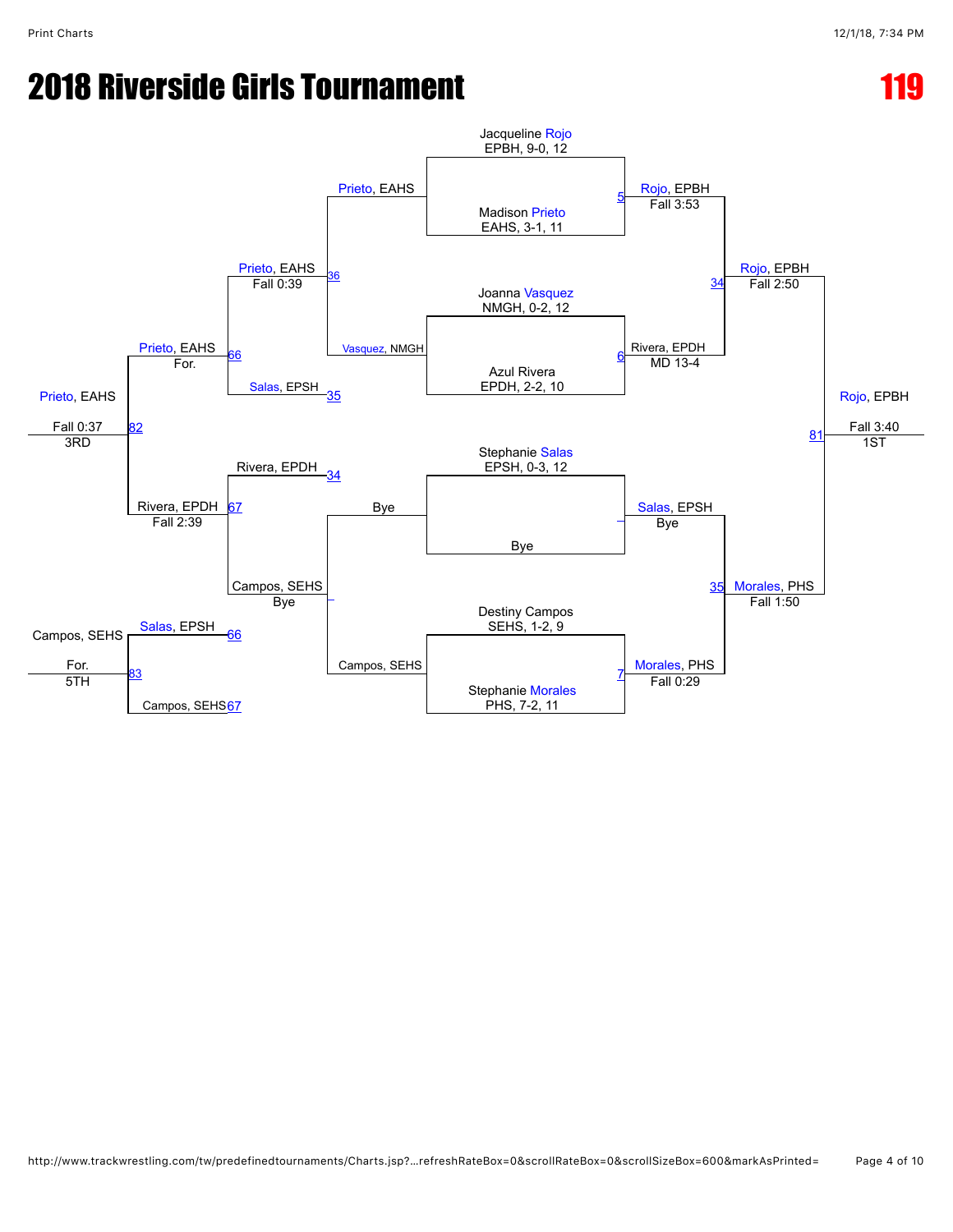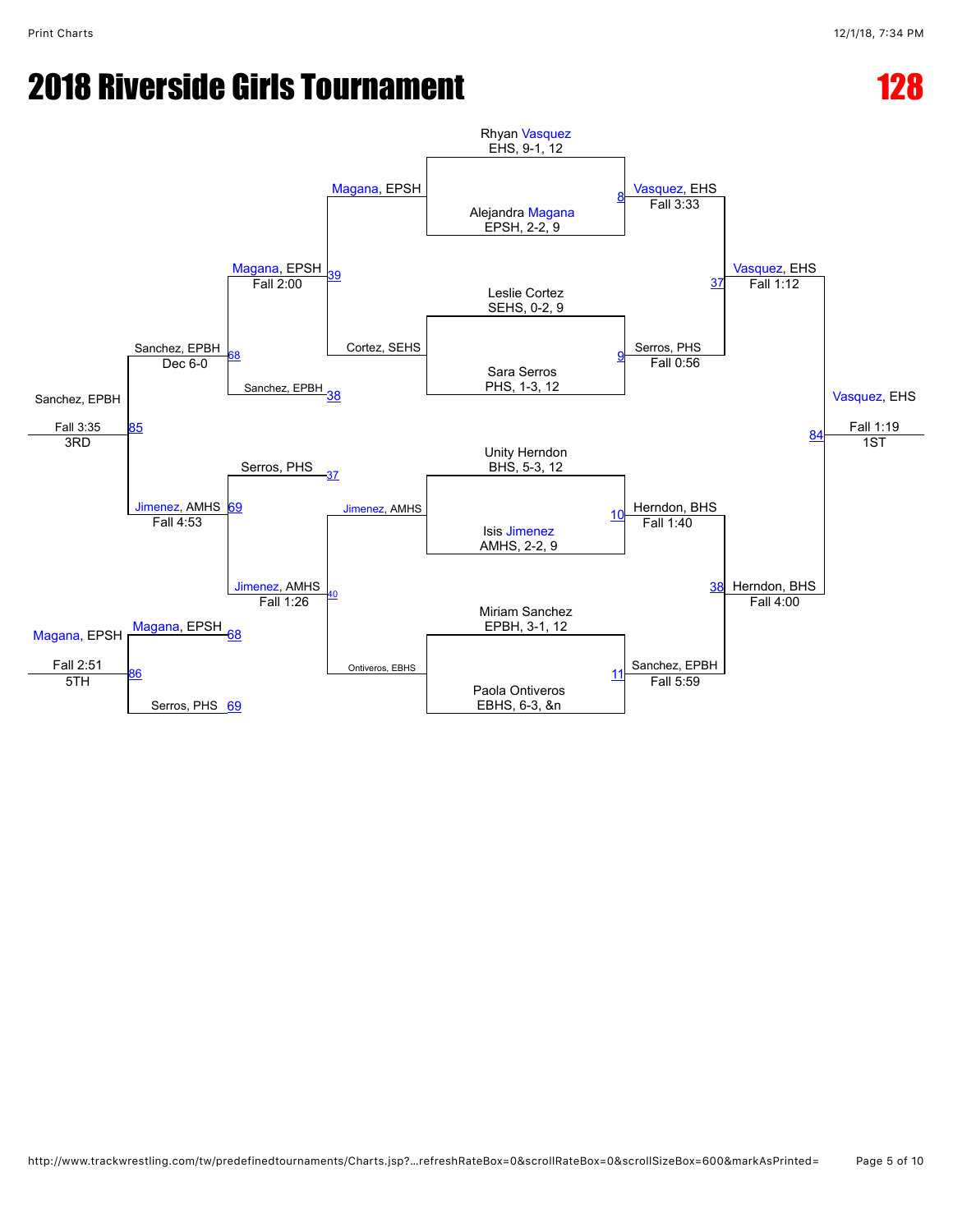#### **2018 Riverside Girls Tournament 138 and 138 and 138 and 138 and 138 and 138 and 138 and 138 and 138 and 138 and 138 and 138 and 138 and 138 and 138 and 138 and 138 and 138 and 138 and 138 and 138 and 138 and 138 and 138 a**

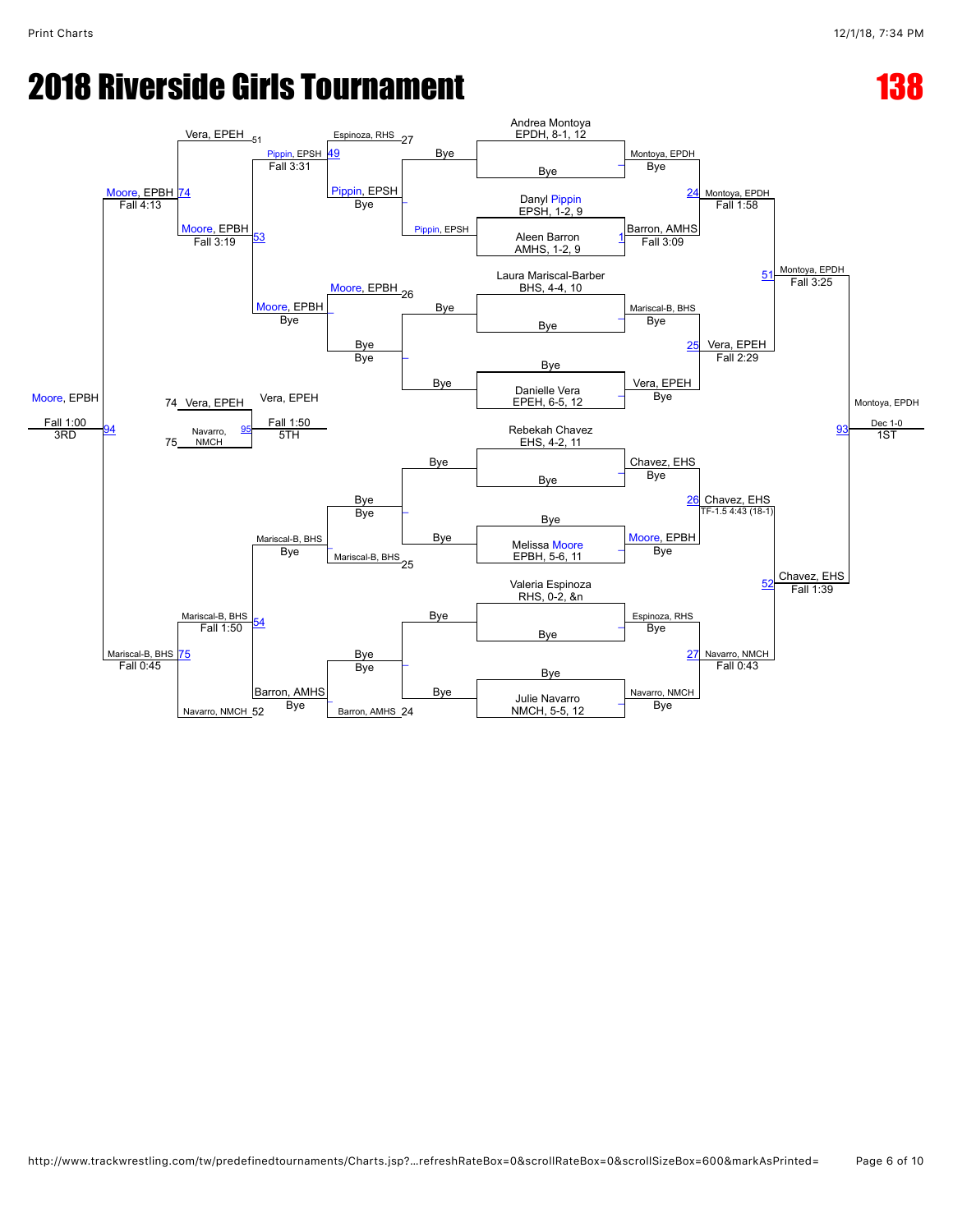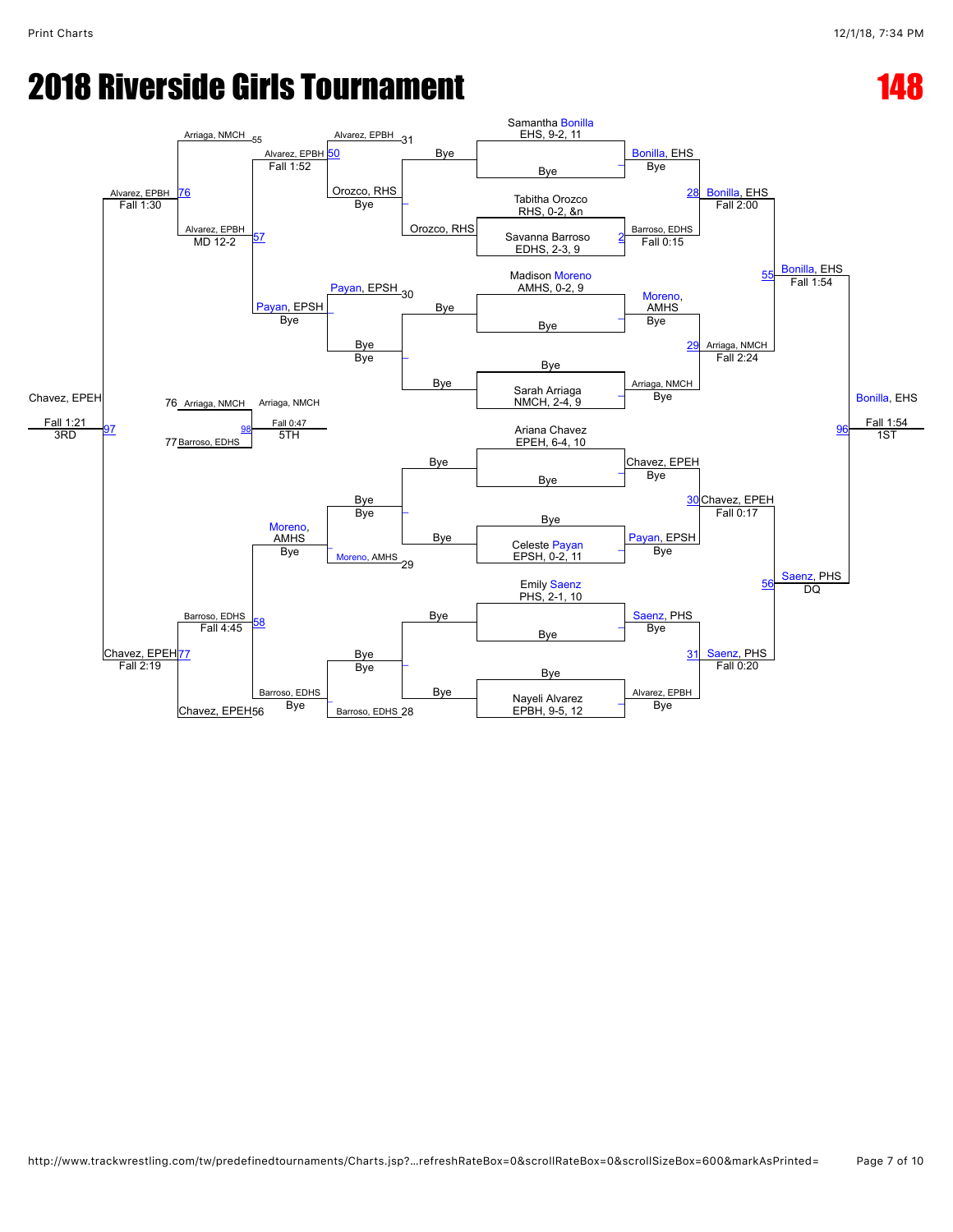# **2018 Riverside Girls Tournament 165 and 165 and 165 and 165 and 165 and 165 and 165 and 165 and 165 and 165 and 165 and 165 and 167 and 167 and 167 and 167 and 167 and 167 and 167 and 167 and 168 and 168 and 169 and 169 a**

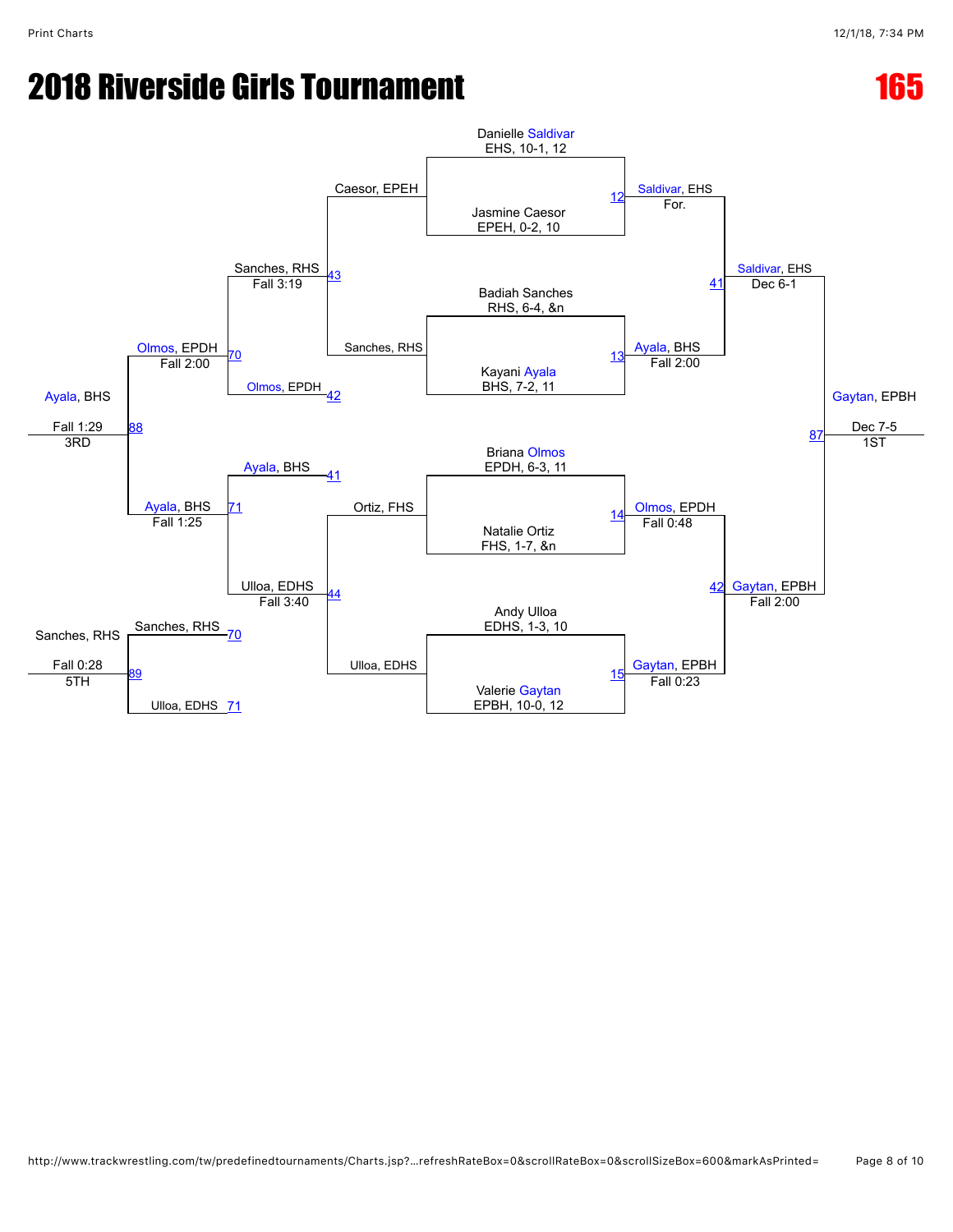